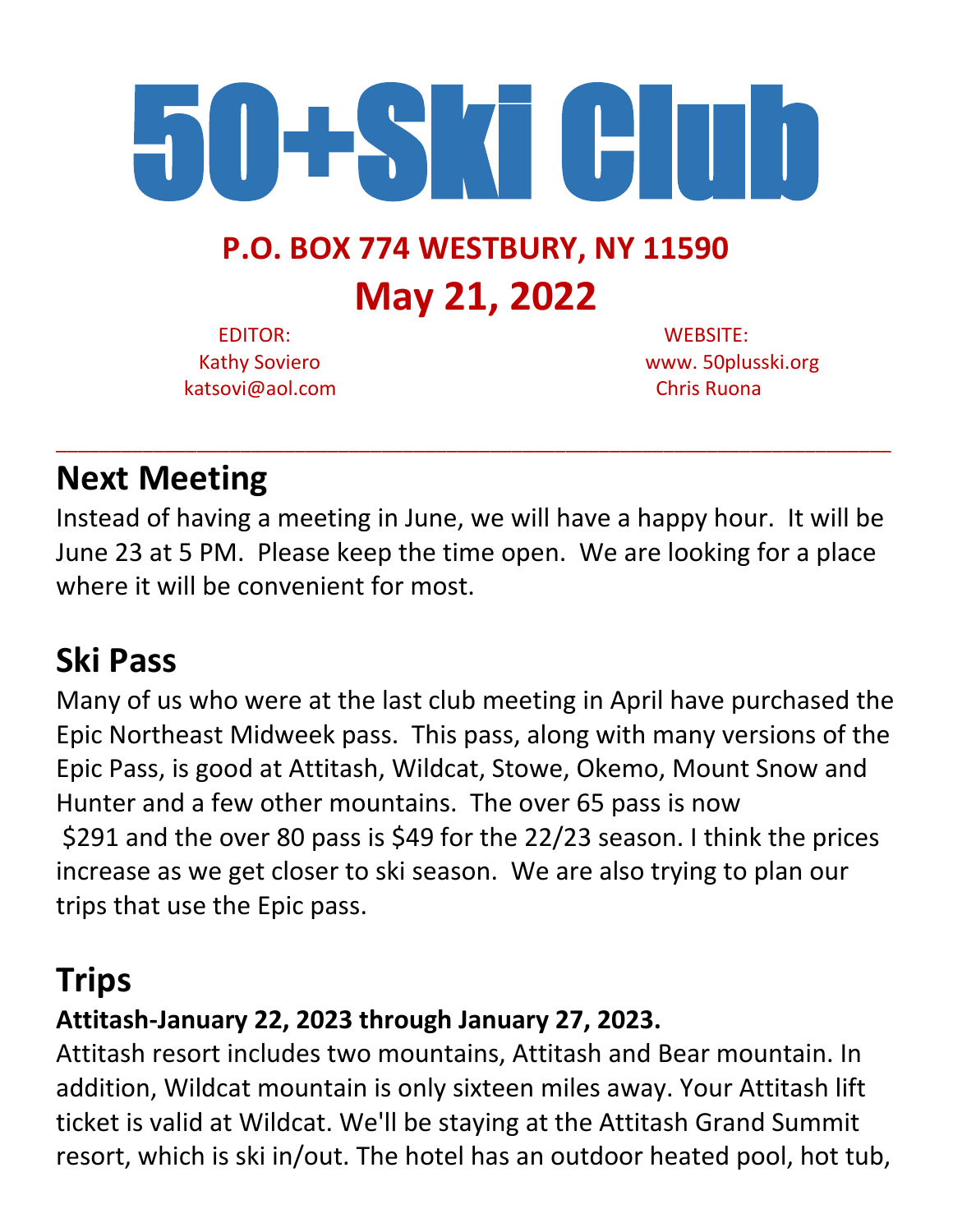Black Diamond Grill, which serves breakfast, lunch, and early light dinner choices and the Taproom restaurant. Neal has reserved 5 each of the following rooms in addition to my room;

Studio Deluxe Deluxe Rooms feature one queen wall bed, a queen sofa bed, living area, a workspace, and full kitchen. Max Occupancy: Deluxe (4)

Standard Hotel Room 2 queen beds, Lcd tv, wifi, Some rooms have balconies.

The cost is \$459 per person for double occupancy or \$918 for single. Both include tax.

This is the retail rate. If we book at least 10 rooms, the price will go wholesale and final payments will be reduced accordingly. Rooms are first come first served.

Lift ticket prices aren't posted yet, but the earlier you buy them, the less they cost.

Again, many of us who were at the last club meeting in April have purchased the Epic Northeast Midweek pass. This pass, along with many versions of the Epic pass, is good at Attitash, Wildcat, Stowe, Okemo, Mount Snow, and Hunter along with a few other mountains, If you go on the Stowe trip and the Attitash trip and a few midweeks at Hunter and a few short overnights at Okemo or Mount Snow, this pass is a homerun.

To save your space, contact Neal Pisanti at nealmichael@hotmail.com and request a room reservation form. Complete the form, enclose a check made out to THE FIFTY PLUS SKI CLUB and mail to